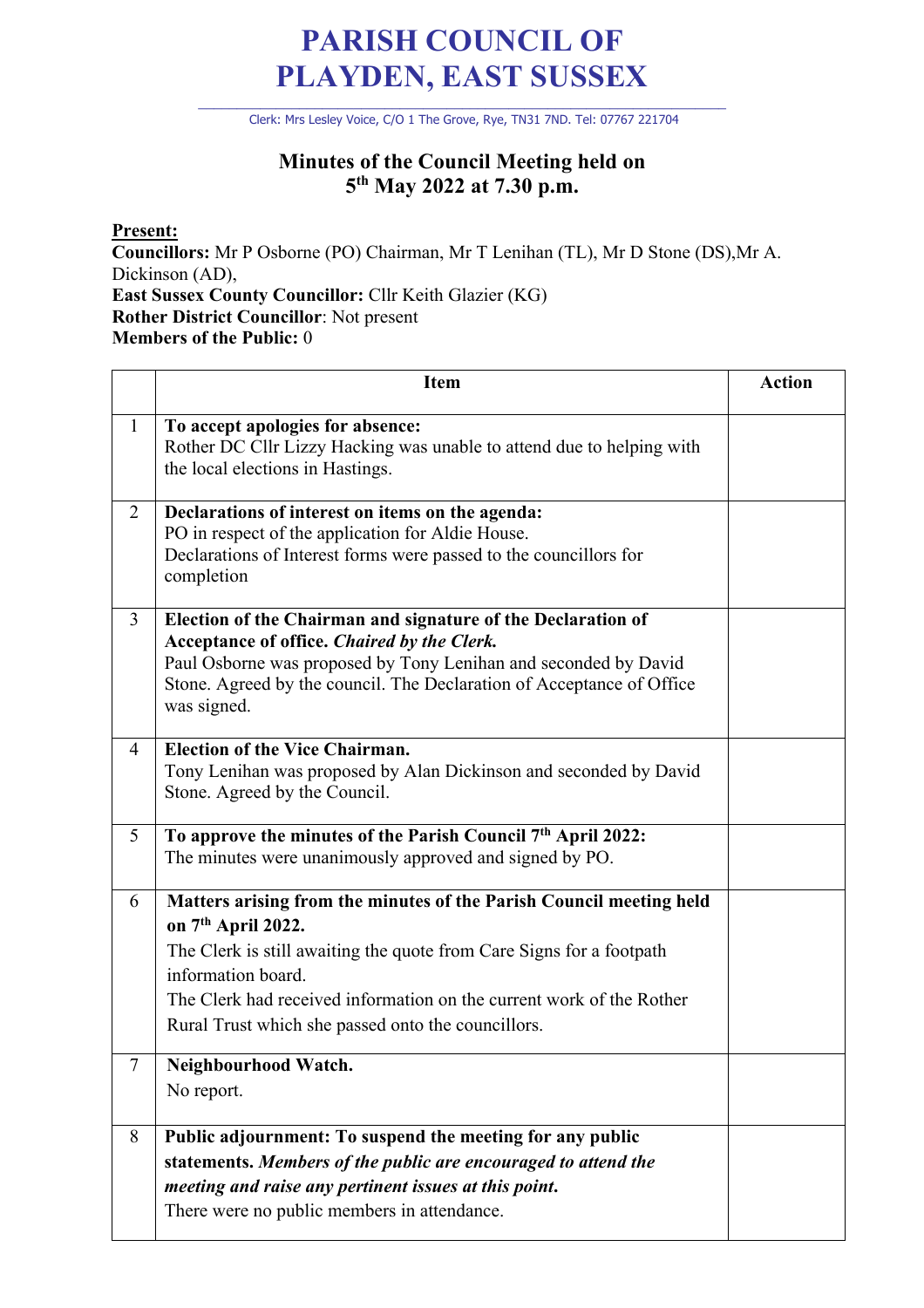| 9  | Correspondence:<br>The Clerk had been notified by the specialist insurance broker that the<br>Parish Council's Insurer has withdrawn from the market and therefore the<br>insurance will not renew with this insurer at 1 <sup>st</sup> June 2022. The<br>councillors went through the form the Clerk had received to obtain a<br>quote with the broker's new insurer and policy. The Clerk to send this<br>through to the broker and will let the councillors know the new premium<br>once received. It is anticipated that the cost will have increased<br>considerably as the council had been tied in to a low rate for the last 3<br>years. Premium rates have gone up during this period and insurers have<br>been leaving the market resulting in less competition. | Clerk |
|----|----------------------------------------------------------------------------------------------------------------------------------------------------------------------------------------------------------------------------------------------------------------------------------------------------------------------------------------------------------------------------------------------------------------------------------------------------------------------------------------------------------------------------------------------------------------------------------------------------------------------------------------------------------------------------------------------------------------------------------------------------------------------------|-------|
| 10 | Planning.                                                                                                                                                                                                                                                                                                                                                                                                                                                                                                                                                                                                                                                                                                                                                                  |       |
|    | <b>Applications.</b>                                                                                                                                                                                                                                                                                                                                                                                                                                                                                                                                                                                                                                                                                                                                                       |       |
|    | RR/2022/706/P                                                                                                                                                                                                                                                                                                                                                                                                                                                                                                                                                                                                                                                                                                                                                              |       |
|    | Boonsfield Farm, Grove Lane, Playden, TN31 7QA<br>Internal re-ordering and some external upgrades to enhance the<br>buildings appearance, look and sustainability.                                                                                                                                                                                                                                                                                                                                                                                                                                                                                                                                                                                                         | Clerk |
|    | The Council discussed and are supportive of the application                                                                                                                                                                                                                                                                                                                                                                                                                                                                                                                                                                                                                                                                                                                |       |
|    | RR/2022/423/P<br>The Steps, New England Lane, Playden, TN31 7NT<br>Creation of outdoor pool, including outbuilding and perimeter wall.<br>The Council discussed and are supportive of the application subject to<br>the neighbour's amenity and archaeological conditions.                                                                                                                                                                                                                                                                                                                                                                                                                                                                                                 | Clerk |
|    | RR/2021/2911/P<br>Aldie House, Saltbarn Lane, Playden, TN31 7PH<br>Change of use and conversion of existing garage into holiday<br>accomondation<br>The council discussed and still have concerns as already noted on the<br>earlier application below.                                                                                                                                                                                                                                                                                                                                                                                                                                                                                                                    | Clerk |
|    | <b>Ongoing:</b>                                                                                                                                                                                                                                                                                                                                                                                                                                                                                                                                                                                                                                                                                                                                                            |       |
|    | RR/2021/2857/P<br>Aldie House, Saltbarn Lane, Playden, TN31 7PH<br>Extension to and conversion of existing barn (outbuilding) into a 2<br>bedroom dwelling.<br>Undecided. Council comments made.                                                                                                                                                                                                                                                                                                                                                                                                                                                                                                                                                                           |       |
|    | Outcomes.                                                                                                                                                                                                                                                                                                                                                                                                                                                                                                                                                                                                                                                                                                                                                                  |       |
|    | RR/2022/356/P<br>Firs Orchard, Playden Lane, Playden, TN31 7EZ<br>Addition of balcony leading from the front bedroom at first floor<br>level.<br>Conditional approval.                                                                                                                                                                                                                                                                                                                                                                                                                                                                                                                                                                                                     |       |